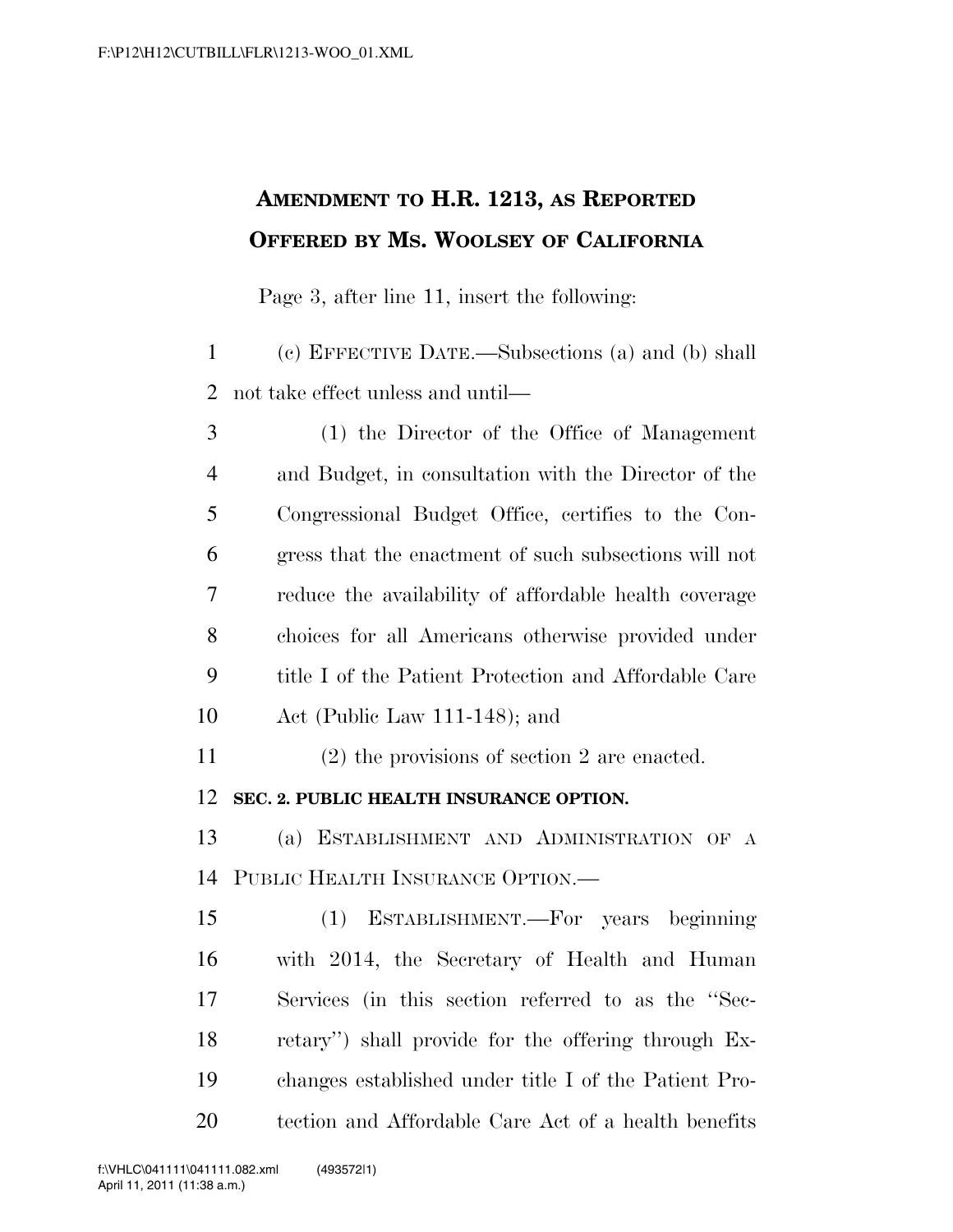| $\mathbf{1}$   | plan (in this section referred to as the "public health") |
|----------------|-----------------------------------------------------------|
| $\overline{2}$ | insurance option") that ensures choice, competition,      |
| 3              | and stability of affordable, high-quality coverage        |
| $\overline{4}$ | throughout the United States in accordance with           |
| 5              | this section. In designing the option, the Secretary's    |
| 6              | primary responsibility is to create a low-cost plan       |
| 7              | without compromising quality or access to care.           |
| 8              | (2) OFFERING THROUGH EXCHANGES.—                          |
| 9              | (A)<br>EXCLUSIVE TO EXCHANGES.—The                        |
| 10             | public health insurance option shall only be              |
| 11             | made available through Exchanges established              |
| 12             | under title I of the Patient Protection and Af-           |
| 13             | fordable Care Act.                                        |
| 14             | (B) ENSURING A LEVEL PLAYING FIELD.—                      |
| 15             | Consistent with this section, the public health           |
| 16             | insurance option shall comply with require-               |
| 17             | ments that are applicable under title I of the            |
| 18             | Patient Protection and Affordable Care Act to             |
| 19             | health benefits plans offered through such Ex-            |
| 20             | changes, including requirements related to ben-           |
| 21             | efits, benefit levels, provider networks, notices,        |
| 22             | consumer protections, and cost sharing.                   |
| 23             | (C) PROVISION OF BENEFIT LEVELS.—The                      |
| 24             | public health insurance option—                           |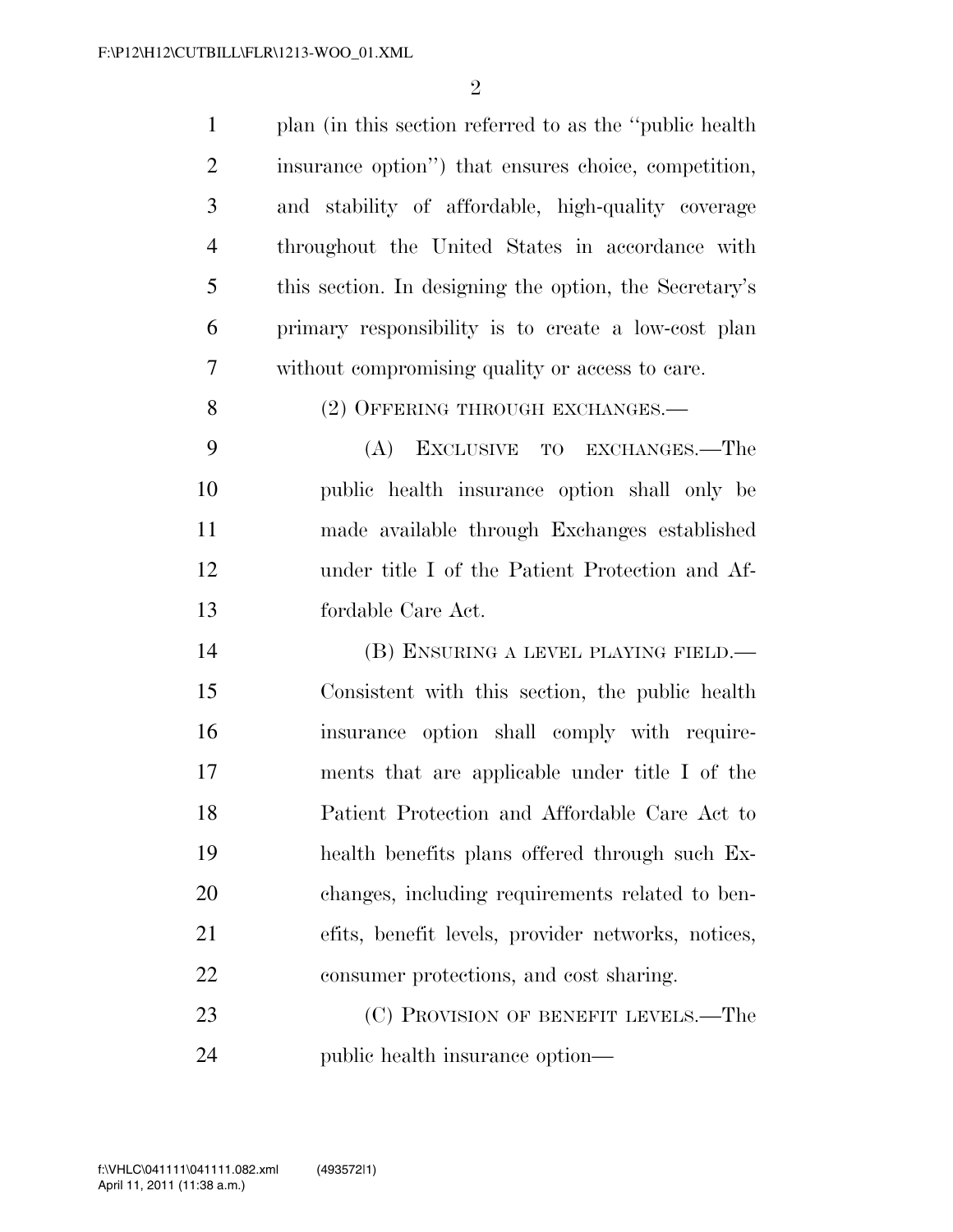| $\mathbf{1}$   | (i) shall offer bronze, silver, and gold                |
|----------------|---------------------------------------------------------|
| $\overline{2}$ | plans; and                                              |
| 3              | (ii) may offer platinum plans.                          |
| $\overline{4}$ | (3) ADMINISTRATIVE CONTRACTING.—The Sec-                |
| 5              | retary may enter into contracts for the purpose of      |
| 6              | performing administrative functions (including func-    |
| 7              | tions described in subsection $(a)(4)$ of section 1874A |
| 8              | of the Social Security Act) with respect to the public  |
| 9              | health insurance option in the same manner as the       |
| 10             | Secretary may enter into contracts under subsection     |
| 11             | $(a)(1)$ of such section. The Secretary has the same    |
| 12             | authority with respect to the public health insurance   |
| 13             | option as the Secretary has under subsections $(a)(1)$  |
| 14             | and (b) of section 1874A of the Social Security Act     |
| 15             | with respect to title XVIII of such Act. Contracts      |
| 16             | under this paragraph shall not involve the transfer     |
| 17             | of insurance risk to such entity.                       |
| 18             | (4) OMBUDSMAN.—The Secretary shall estab-               |
| 19             | lish an office of the ombudsman for the public          |
| 20             | health insurance option which shall have duties with    |
| 21             | respect to the public health insurance option similar   |
|                |                                                         |

 to the duties of the Medicare Beneficiary Ombuds- man under section 1808(c)(2) of the Social Security Act. In addition, such office shall work with States to ensure that information and notice is provided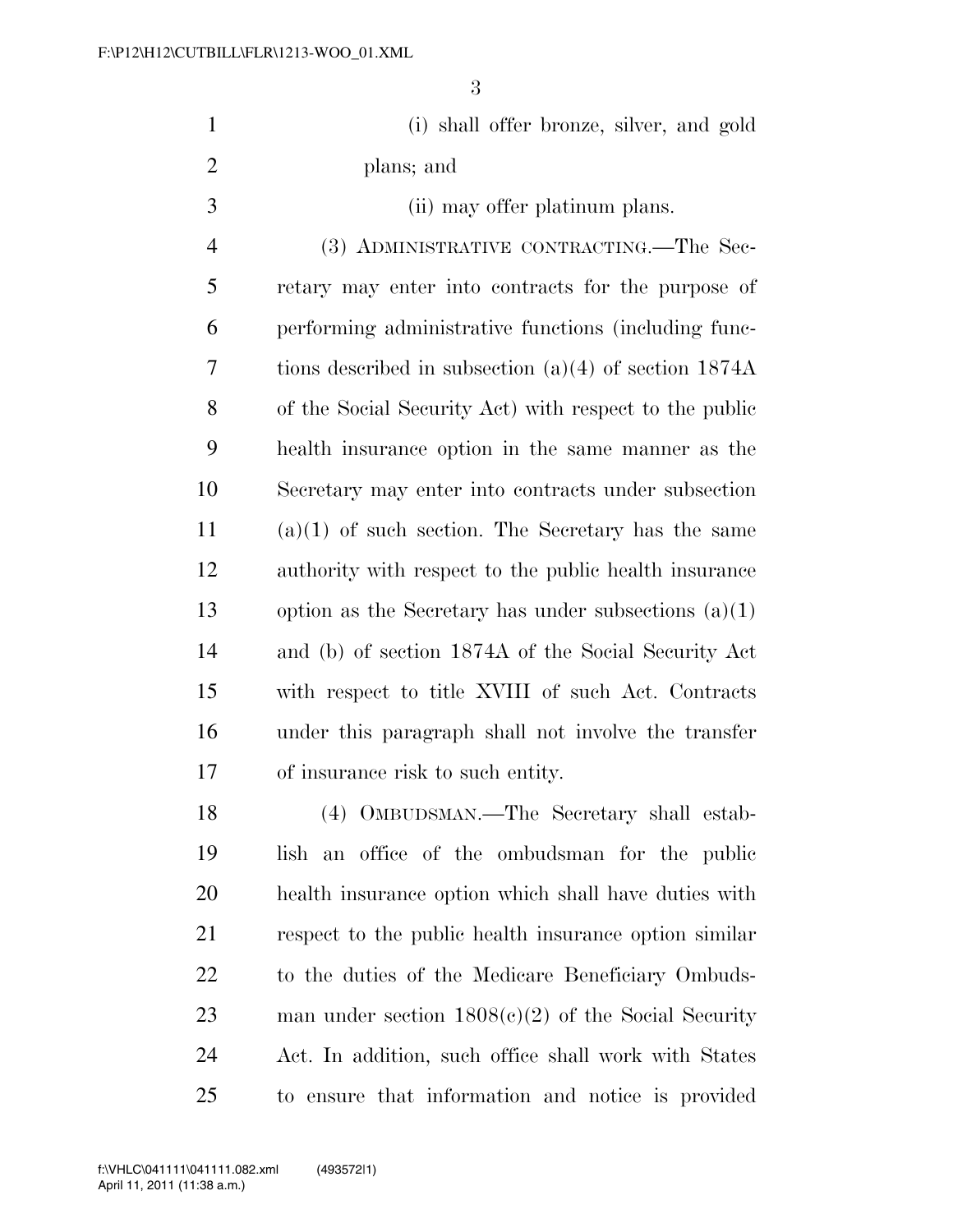that the public health insurance option is one of the health plans available through an Exchange.

 (5) DATA COLLECTION.—The Secretary shall collect such data as may be required to establish premiums and payment rates for the public health insurance option and for other purposes under this section, including to improve quality and to reduce racial, ethnic, and other disparities in health and health care.

 (6) ACCESS TO FEDERAL COURTS.—The provi- sions of Medicare (and related provisions of title II of the Social Security Act) relating to access of Medicare beneficiaries to Federal courts for the en- forcement of rights under Medicare, including with respect to amounts in controversy, shall apply to the public health insurance option and individuals en- rolled under such option under this title in the same manner as such provisions apply to Medicare and Medicare beneficiaries.

- 20 (b) PREMIUMS AND FINANCING.—
- 21 (1) ESTABLISHMENT OF PREMIUMS.—

22 (A) IN GENERAL.—The Secretary shall es- tablish geographically adjusted premium rates for the public health insurance option—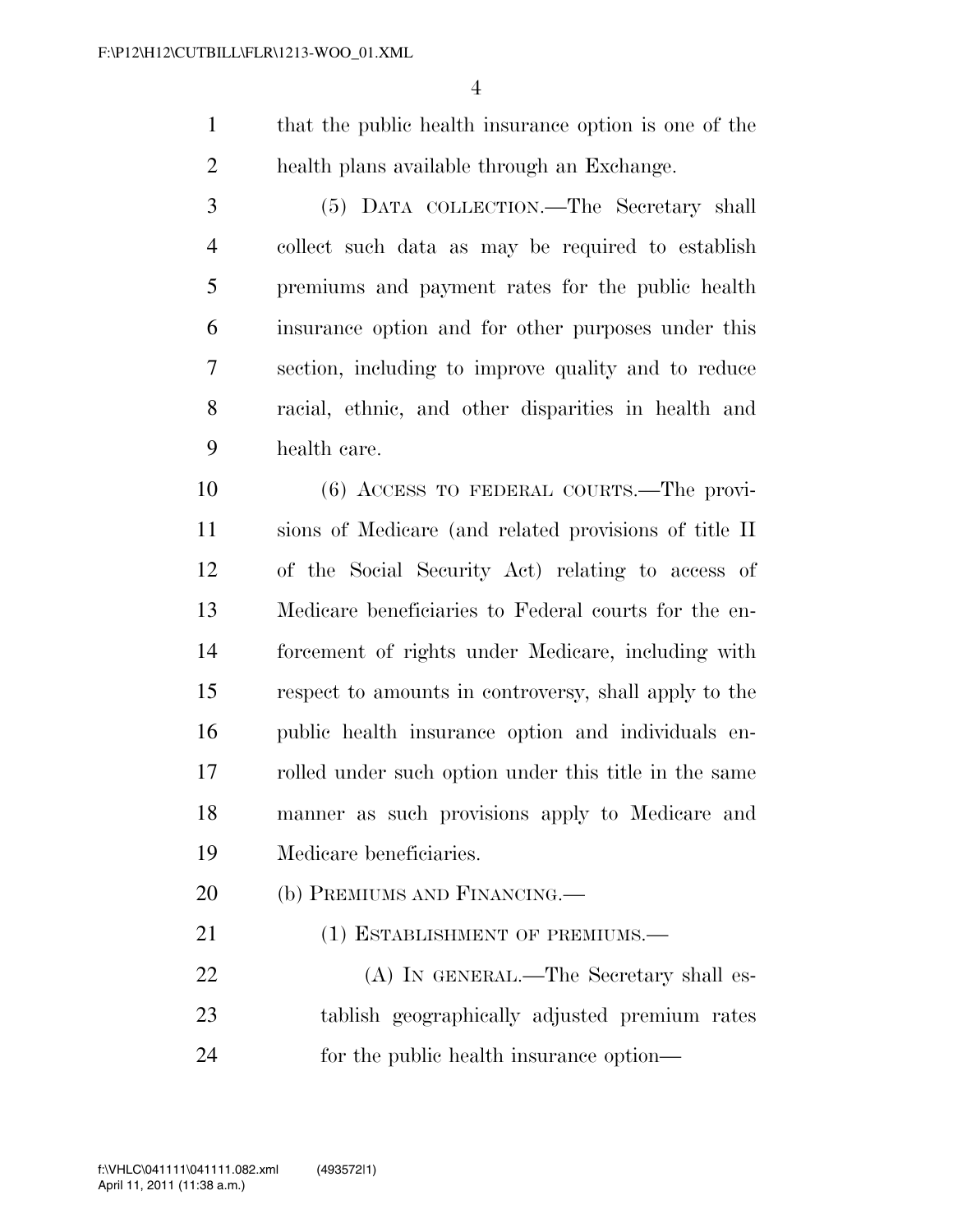| $\mathbf{1}$   | (i) in a manner that complies with the           |
|----------------|--------------------------------------------------|
| $\overline{2}$ | premium rules under paragraph $(3)$ ; and        |
| 3              | (ii) at a level sufficient to fully finance      |
| $\overline{4}$ | the costs of-                                    |
| 5              | (I) health benefits provided by                  |
| 6              | the public health insurance option;              |
| $\overline{7}$ | and                                              |
| 8              | (II) administrative costs related                |
| 9              | to operating the public health insur-            |
| 10             | ance option.                                     |
| 11             | (B) CONTINGENCY MARGIN.—In estab-                |
| 12             | lishing premium rates under subparagraph $(A)$ , |
| 13             | Secretary shall include an appropriate<br>the    |
| 14             | amount for a contingency margin.                 |
| 15             | $(2)$ ACCOUNT.—                                  |
| 16             | (A) ESTABLISHMENT.—There is estab-               |
| 17             | lished in the Treasury of the United States an   |
| 18             | account for the receipts and disbursements at-   |
| 19             | tributable to the operation of the public health |
| 20             | insurance option, including the start-up funding |
| 21             | under subparagraph $(B)$ . Section $1854(g)$ of  |
| 22             | the Social Security Act shall apply to receipts  |
| 23             | described in the previous sentence in the same   |
| 24             | manner as such section applies to payments or    |
| 25             | premiums described in such section.              |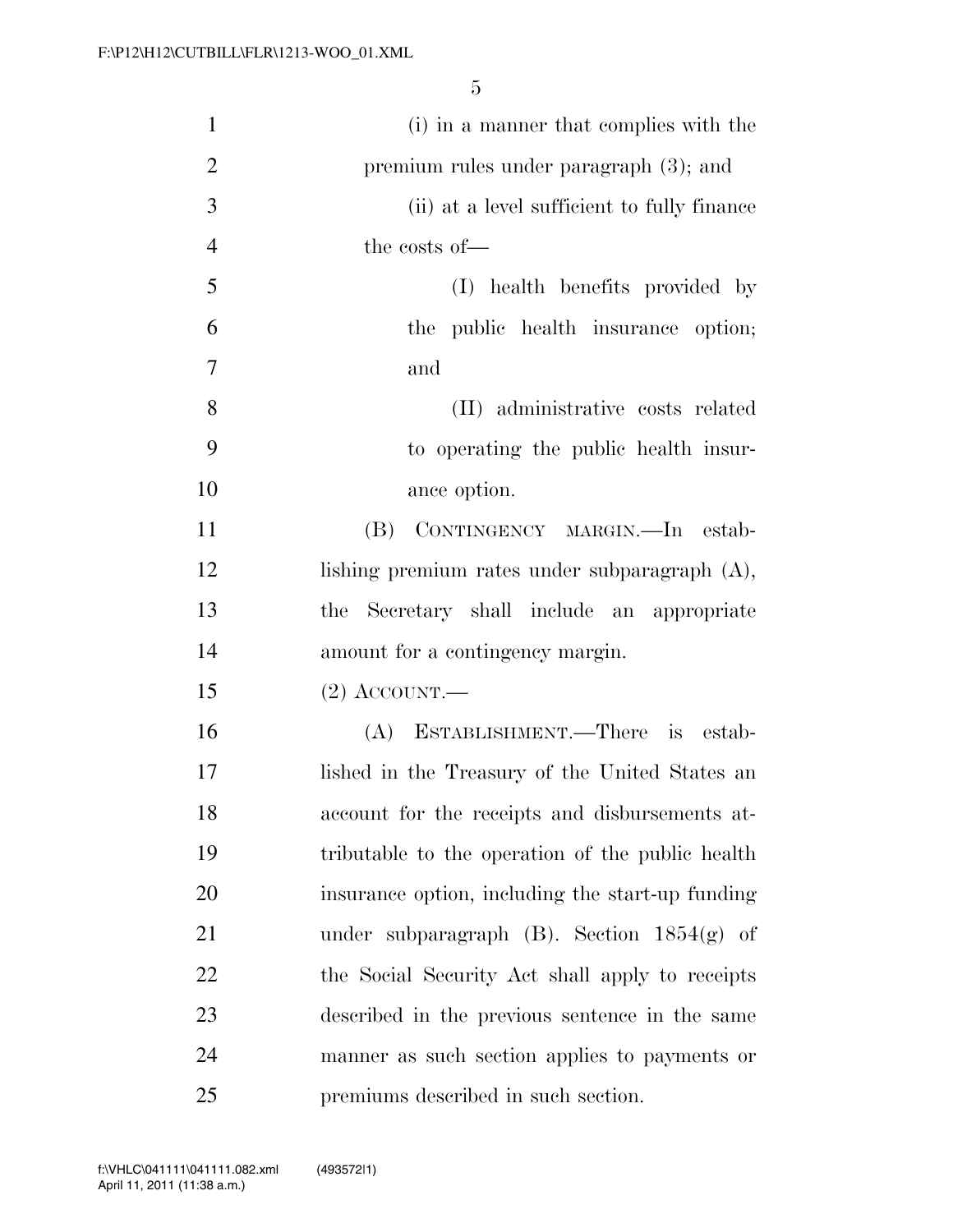(B) START-UP FUNDING.—

2 (i) IN GENERAL.—In order to provide for the establishment of the public health insurance option there is hereby appro- priated to the Secretary, out of any funds in the Treasury not otherwise appro- priated, \$2,000,000,000. In order to pro- vide for initial claims reserves before the collection of premiums, there is hereby ap- propriated to the Secretary, out of any funds in the Treasury not otherwise appro- priated, such sums as necessary to cover 90 days worth of claims reserves based on projected enrollment.

 (ii) AMORTIZATION OF START-UP FUNDING.—The Secretary shall provide for the repayment of the startup funding pro- vided under clause (i) to the Treasury in an amortized manner over the 10-year pe-20 riod beginning with 2014.

21 (iii) LIMITATION ON FUNDING.— Nothing in this subsection shall be con- strued as authorizing any additional appro- priations to the account, other than such amounts as are otherwise provided with re-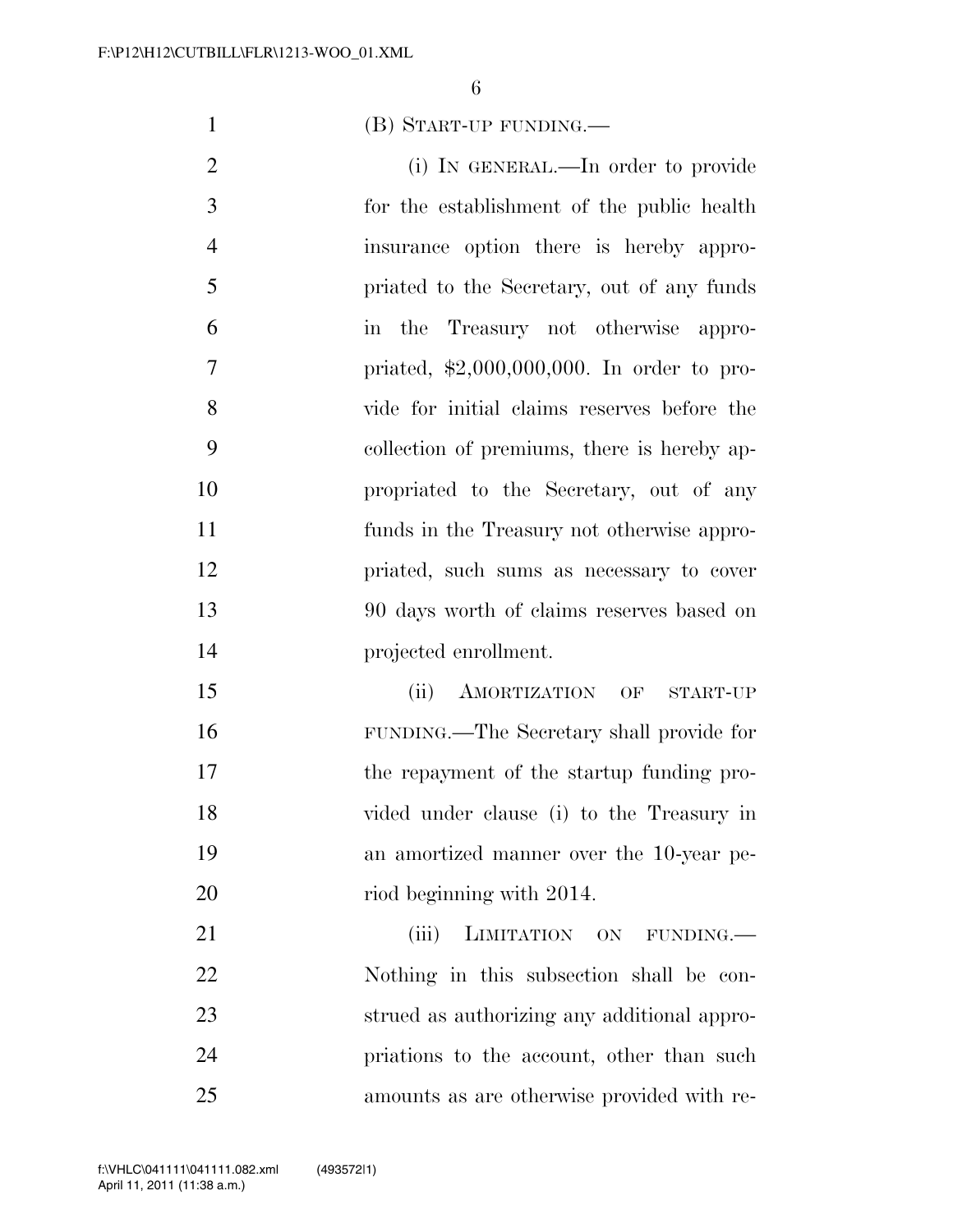| $\mathbf{1}$   | spect to other health benefits plans partici-       |
|----------------|-----------------------------------------------------|
| 2              | pating under the Exchange involved.                 |
| 3              | (3) INSURANCE RATING RULES.—The premium             |
| $\overline{4}$ | rate charged for the public health insurance option |
| 5              | may not vary except as provided under section 2701  |
| 6              | of the Public Health Service Act.                   |
| 7              | (c) PAYMENT RATES FOR ITEMS AND SERVICES.-          |
| 8              | (1) RATES ESTABLISHED BY SECRETARY.-                |
| 9              | (A) IN GENERAL.—The Secretary shall es-             |
| 10             | tablish payment rates for the public health in-     |
| 11             | surance option for services and health care pro-    |
| 12             | viders consistent with this subsection and may      |
| 13             | change such payment rates in accordance with        |
| 14             | subsection (d).                                     |
| 15             | (B) INITIAL PAYMENT RULES.—                         |
| 16             | (i) IN GENERAL.—During $2014$ ,                     |
| 17             | 2015, and 2016, the Secretary shall set             |
| 18             | the payment rates under this subsection             |
| 19             | for services and providers described in sub-        |
| 20             | paragraph $(A)$ equal to the payment rates          |
| 21             | for equivalent services and providers under         |
| 22             | parts A and B of Medicare, subject to               |
| 23             | clause (ii), paragraphs $(2)(A)$ and $(4)$ , and    |
| 24             | subsection (d).                                     |
| 25             | (ii) EXCEPTIONS.-                                   |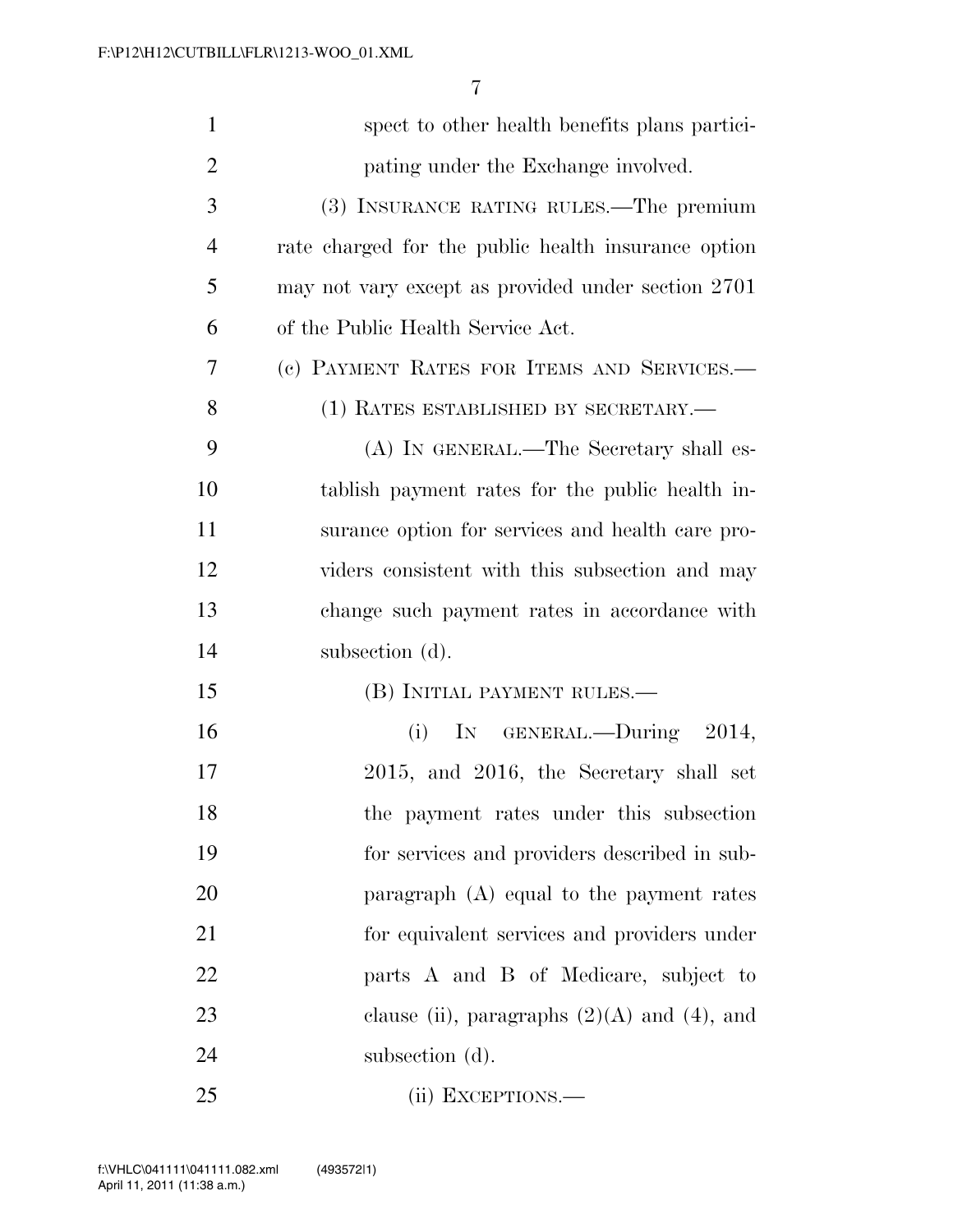1 (I) PRACTITIONERS' SERVICES.— Payment rates for practitioners' serv- ices otherwise established under the fee schedule under section 1848 of the Social Security Act shall be applied without regard to the provisions under subsection (f) of such section and the update under subsection (d)(4) under such section for a year as applied under this paragraph shall be not less 11 than 1 percent. (II) ADJUSTMENTS.—The Sec- retary may determine the extent to which Medicare adjustments applica-15 ble to base payment rates under parts 16 A and B of Medicare for graduate medical education and dispropor- tionate share hospitals shall apply under this section. (C) FOR NEW SERVICES.—The Secretary shall modify payment rates described in sub- paragraph (B) in order to accommodate pay- ments for services, such as well-child visits, that are not otherwise covered under Medicare.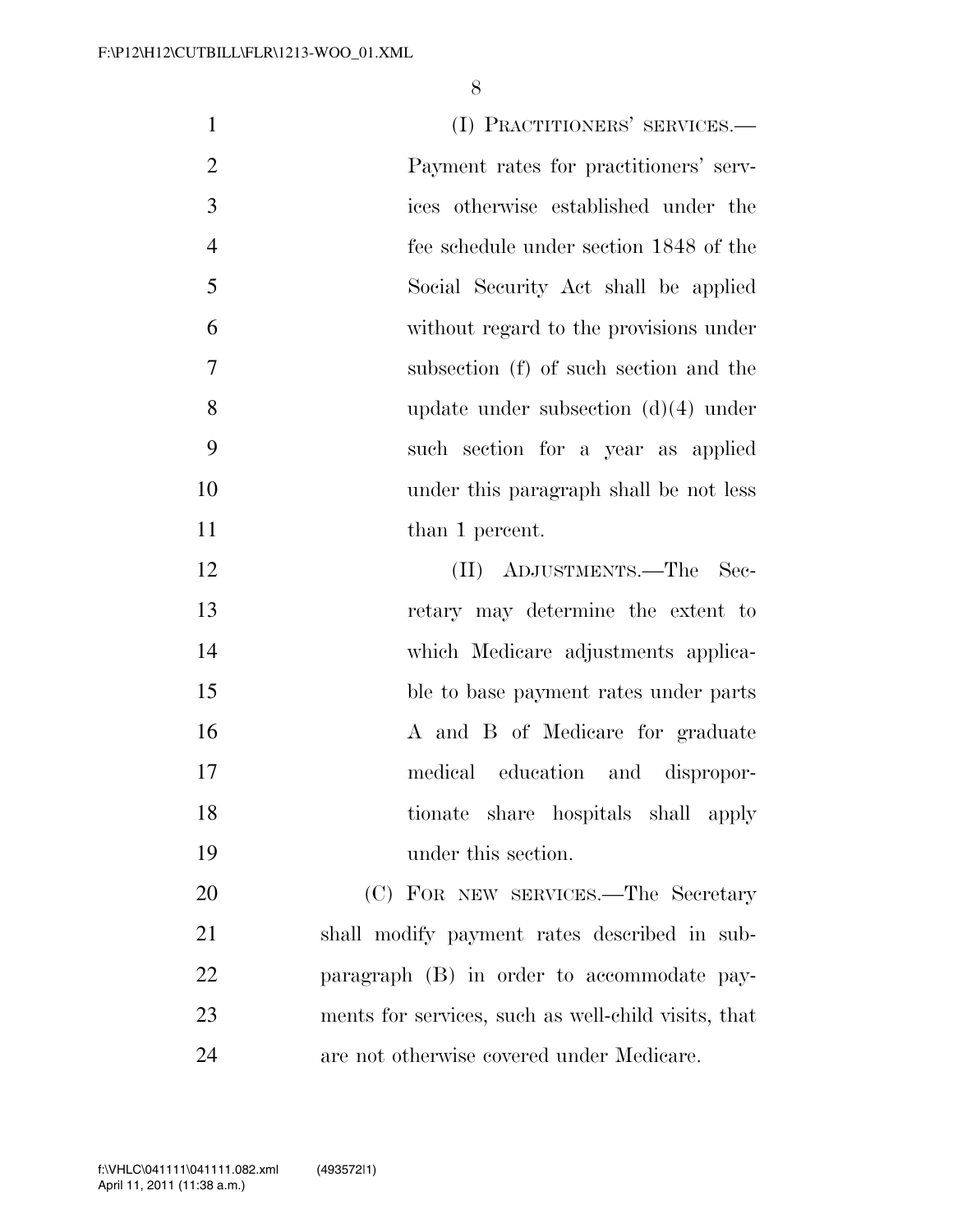| $\mathbf{1}$   | PRESCRIPTION DRUGS.-Payment<br>(D)              |
|----------------|-------------------------------------------------|
| $\overline{2}$ | rates under this subsection for prescription    |
| 3              | drugs that are not paid for under part A or     |
| $\overline{4}$ | part B of Medicare shall be at rates negotiated |
| 5              | by the Secretary.                               |
| 6              | (2) INCENTIVES FOR PARTICIPATING<br>PRO-        |
| 7              | VIDERS.-                                        |
| 8              | (A) INITIAL INCENTIVE PERIOD.—                  |
| 9              | (i) IN GENERAL.—The Secretary shall             |
| 10             | provide, in the case of services described in   |
| 11             | clause (ii) furnished during 2014, 2015,        |
| 12             | and 2016, for payment rates that are 5          |
| 13             | percent greater than the rates established      |
| 14             | under paragraph $(1)$ .                         |
| 15             | (ii) SERVICES DESCRIBED.—The serv-              |
| 16             | ices described in this clause are items and     |
| 17             | professional services, under the public         |
| 18             | health insurance option by a physician or       |
| 19             | other health care practitioner who partici-     |
| 20             | pates in both Medicare and the public           |
| 21             | health insurance option.                        |
| 22             | (iii) SPECIAL RULES.—A pediatrician             |
| 23             | and any other health care practitioner who      |
| 24             | is a type of practitioner that does not typi-   |
| 25             | cally participate in Medicare (as deter-        |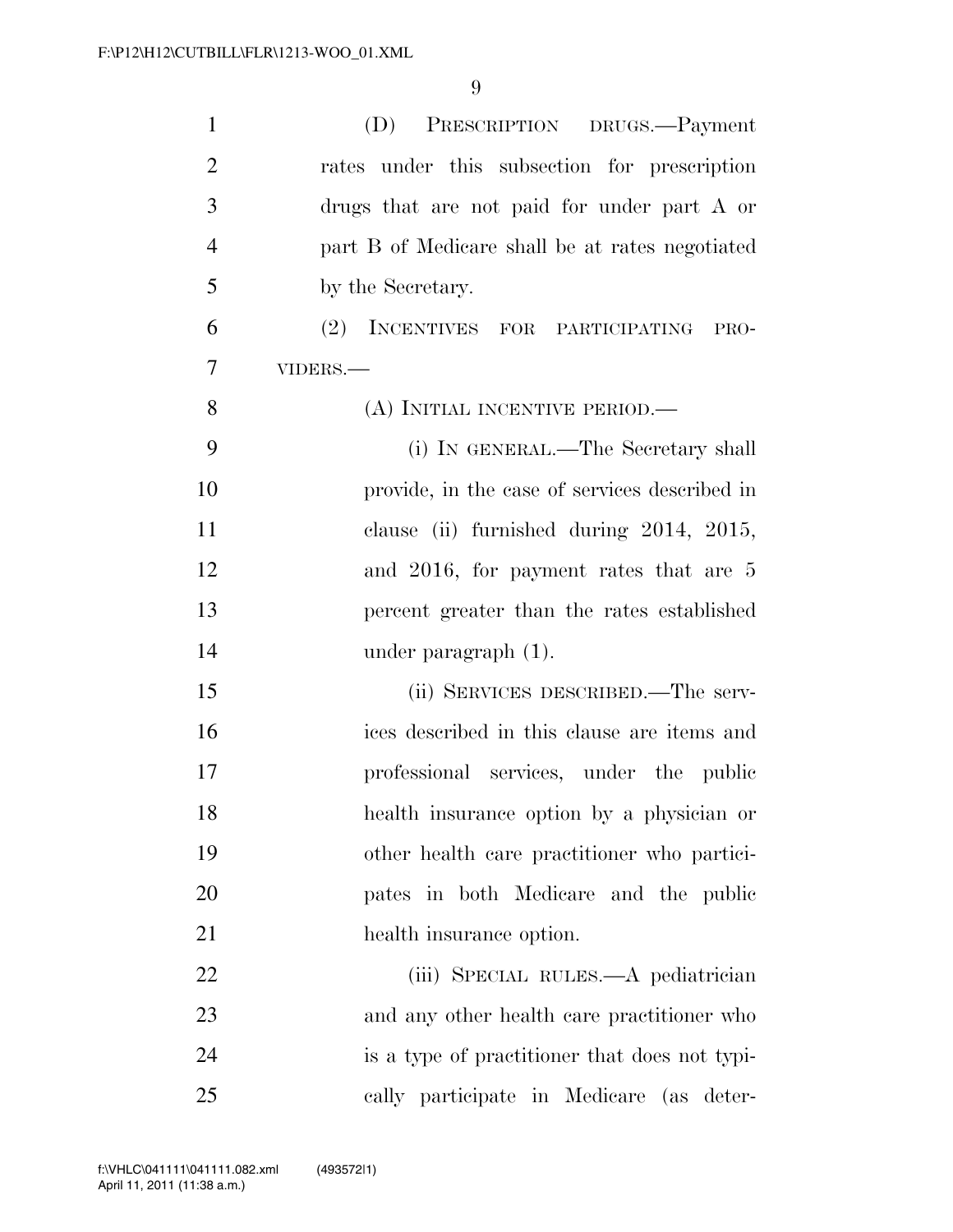mined by the Secretary) shall also be eligi- ble for the increased payment rates under clause (i).

 (B) SUBSEQUENT PERIODS.—Beginning with 2017 and for subsequent years, the Sec- retary shall continue to use an administrative process to set such rates in order to promote payment accuracy, to ensure adequate bene- ficiary access to providers, and to promote af- fordability and the efficient delivery of medical care consistent with subsection (a)(1). Such rates shall not be set at levels expected to in- crease average medical costs per enrollee cov- ered under the public health insurance option beyond what would be expected if the process 16 under paragraph  $(1)(B)$  and subparagraph  $(A)$  were continued, as certified by the Office of the Actuary of the Centers for Medicare & Medicaid Services.

20 (C) ESTABLISHMENT OF A PROVIDER NET- WORK.—Health care providers participating under Medicare are participating providers in 23 the public health insurance option unless they opt out in a process established by the Sec-retary.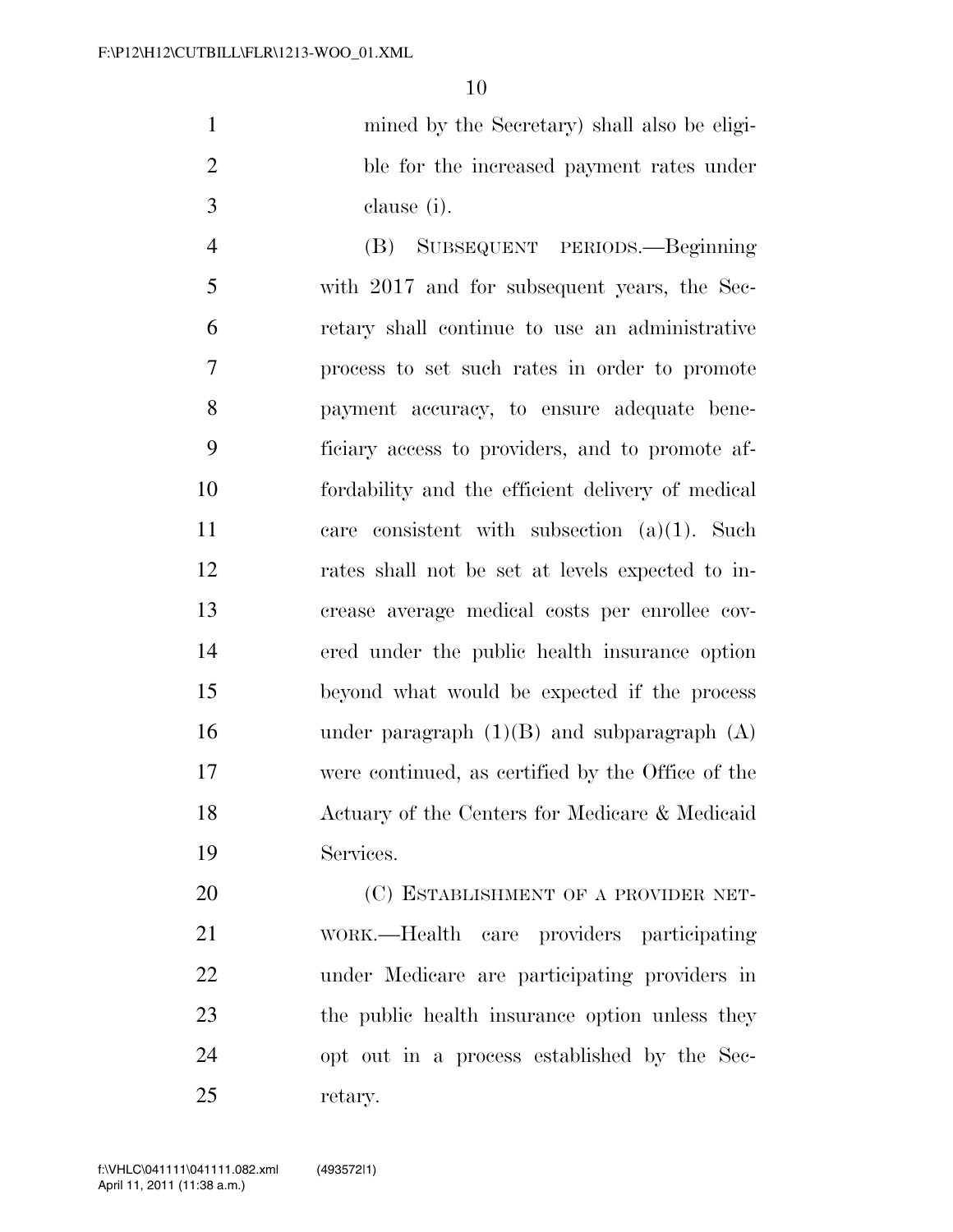(3) ADMINISTRATIVE PROCESS FOR SETTING RATES.—Chapter 5 of title 5, United States Code shall apply to the process for the initial establish- ment of payment rates under this subsection but not to the specific methodology for establishing such rates or the calculation of such rates.

 (4) CONSTRUCTION.—Nothing in this section shall be construed as limiting the Secretary's author- ity to correct for payments that are excessive or defi- cient, taking into account the provisions of sub- section (a)(1) and any appropriate adjustments based on the demographic characteristics of enrollees covered under the public health insurance option, but in no case shall the correction of payments under this paragraph result in a level of expendi- tures per enrollee that exceeds the level of expendi- tures that would have occurred under paragraphs 18 (1)(B) and (2)(A), as certified by the Office of the Actuary of the Centers for Medicare & Medicaid Services.

 (5) CONSTRUCTION.—Nothing in this section shall be construed as affecting the authority of the Secretary to establish payment rates, including pay-ments to provide for the more efficient delivery of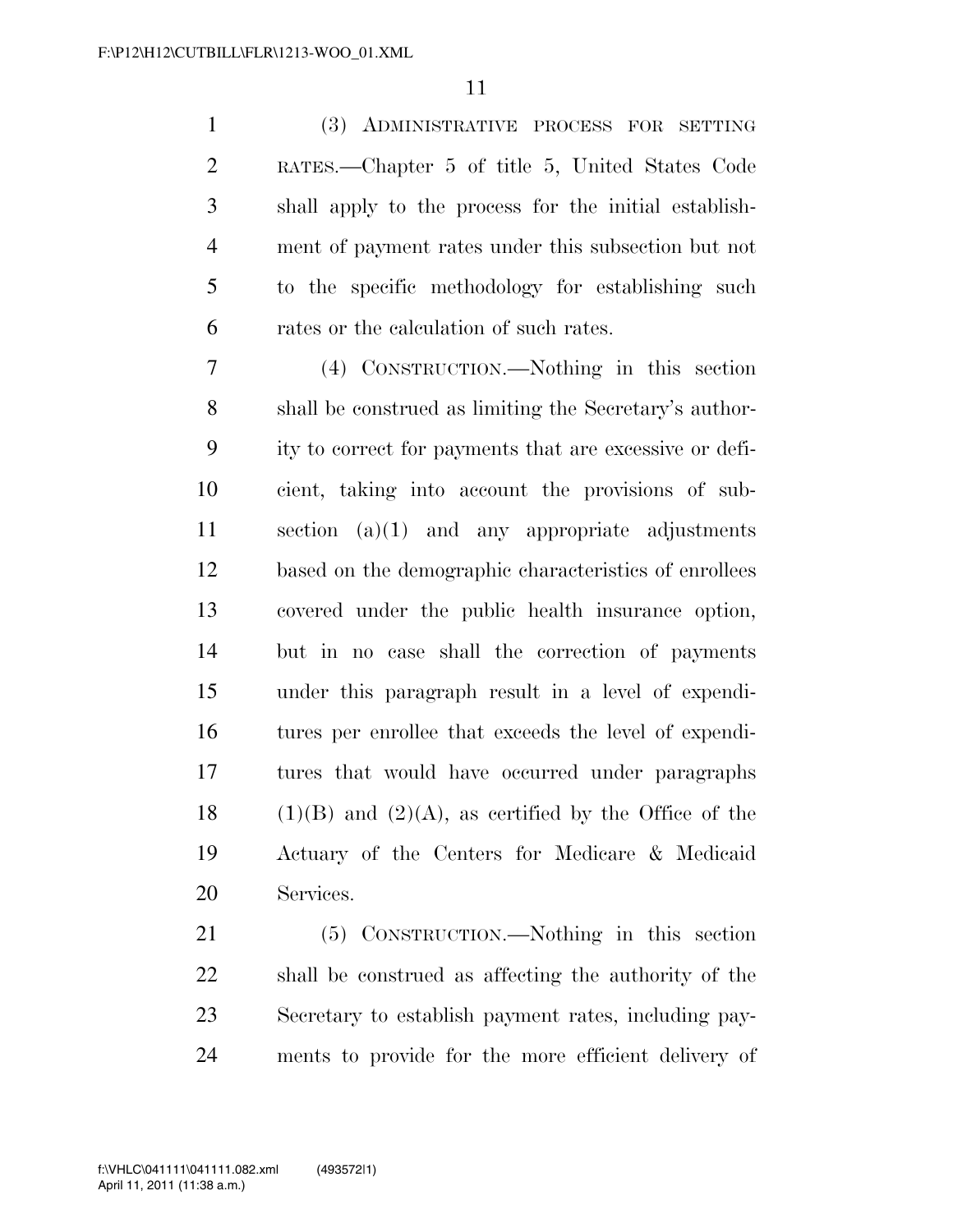services, such as the initiatives provided for under 2 subsection (d).

 (6) LIMITATIONS ON REVIEW.—There shall be no administrative or judicial review of a payment rate or methodology established under this sub-section or under subsection (d).

 (d) MODERNIZED PAYMENT INITIATIVES AND DE-LIVERY SYSTEM REFORM.—

 (1) IN GENERAL.—For plan years beginning with 2014, the Secretary may utilize innovative pay- ment mechanisms and policies to determine pay- ments for items and services under the public health insurance option. The payment mechanisms and policies under this subsection may include patient- centered medical home and other care management payments, accountable care organizations, value- based purchasing, bundling of services, differential payment rates, performance or utilization based pay- ments, partial capitation, and direct contracting with providers. Payment rates under such payment mech- anisms and policies shall not be set at levels ex- pected to increase average medical costs per enrollee covered under the public health insurance option be- yond what would be expected if the process under 25 paragraphs  $(1)(B)$  and  $(2)(A)$  of subsection (c) were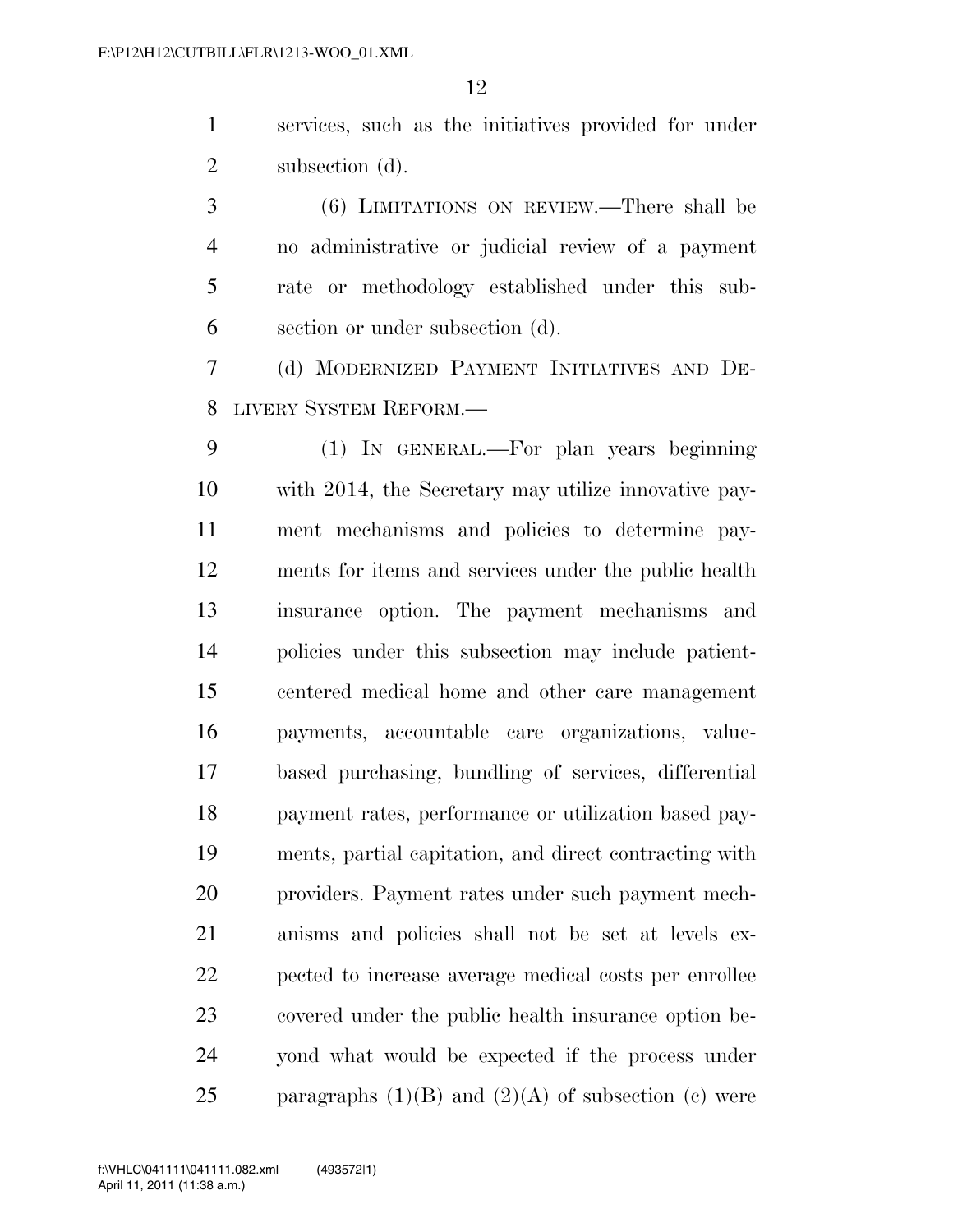| $\mathbf{1}$   | continued, as certified by the Office of the Actuary    |
|----------------|---------------------------------------------------------|
| $\overline{2}$ | of the Centers for Medicare & Medicaid Services.        |
| 3              | (2)<br>REQUIREMENTS FOR INNOVATIVE<br>PAY-              |
| $\overline{4}$ | MENTS.—The Secretary shall design and implement         |
| 5              | the payment mechanisms and policies under this          |
| 6              | subsection in a manner that—                            |
| 7              | $(A)$ seeks to-                                         |
| 8              | (i) improve health outcomes;                            |
| 9              | (ii) reduce health disparities (includ-                 |
| 10             | ing racial, ethnic, and other disparities);             |
| 11             | (iii) provide efficient and affordable                  |
| 12             | care;                                                   |
| 13             | (iv) address geographic variation in                    |
| 14             | the provision of health services; or                    |
| 15             | (v) prevent or manage chronic illness;                  |
| 16             | and                                                     |
| 17             | (B) promotes care that is integrated, pa-               |
| 18             | tient-centered, high quality, and efficient.            |
| 19             | (3) ENCOURAGING THE USE OF HIGH VALUE                   |
| 20             | SERVICES.—To the extent allowed by the benefit          |
| 21             | standards applied to all health benefits plans partici- |
| 22             | pating under the Exchange involved, the public          |
| 23             | health insurance option may modify cost sharing and     |
| 24             | payment rates to encourage the use of services that     |
| 25             | promote health and value.                               |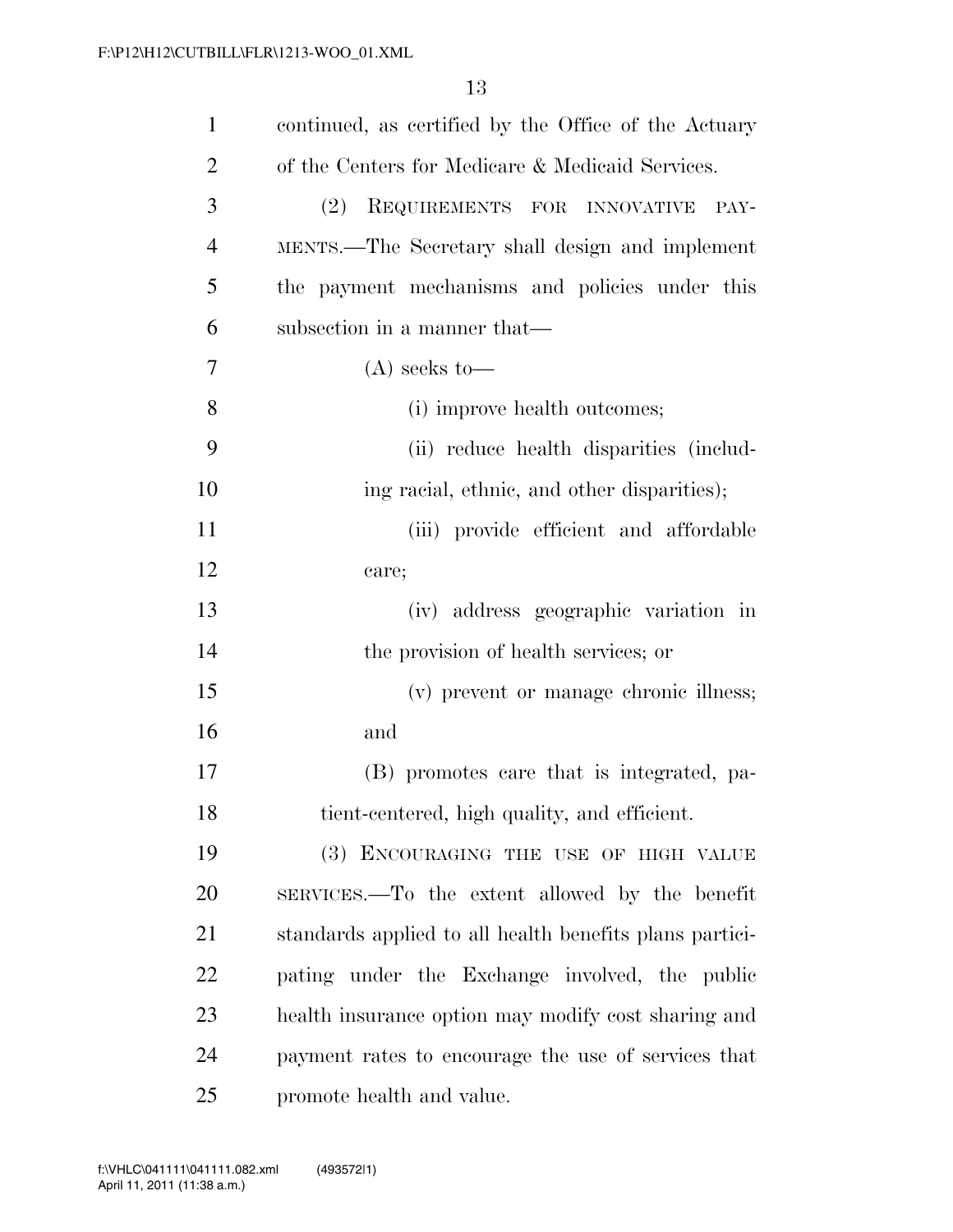(4) NON-UNIFORMITY PERMITTED.—Nothing in this section or subtitle D of title I of the Patient Protection and Affordable Care Act shall prevent the Secretary from varying payments based on different payment structure models (such as accountable care organizations and medical homes) under the public health insurance option for different geographic areas. (e) PROVIDER PARTICIPATION.— (1) IN GENERAL.—The Secretary shall establish

under the public health insurance option.

 (2) LICENSURE OR CERTIFICATION.—The Sec- retary shall not allow a health care provider to par- ticipate in the public health insurance option unless such provider is appropriately licensed or certified under State law.

conditions of participation for health care providers

18 (3) PAYMENT TERMS FOR PROVIDERS.—

 (A) PHYSICIANS.—The Secretary shall pro- vide for the annual participation of physicians under the public health insurance option, for which payment may be made for services fur-nished during the year, in one of 2 classes:

 (i) PREFERRED PHYSICIANS.—Those physicians who agree to accept the pay-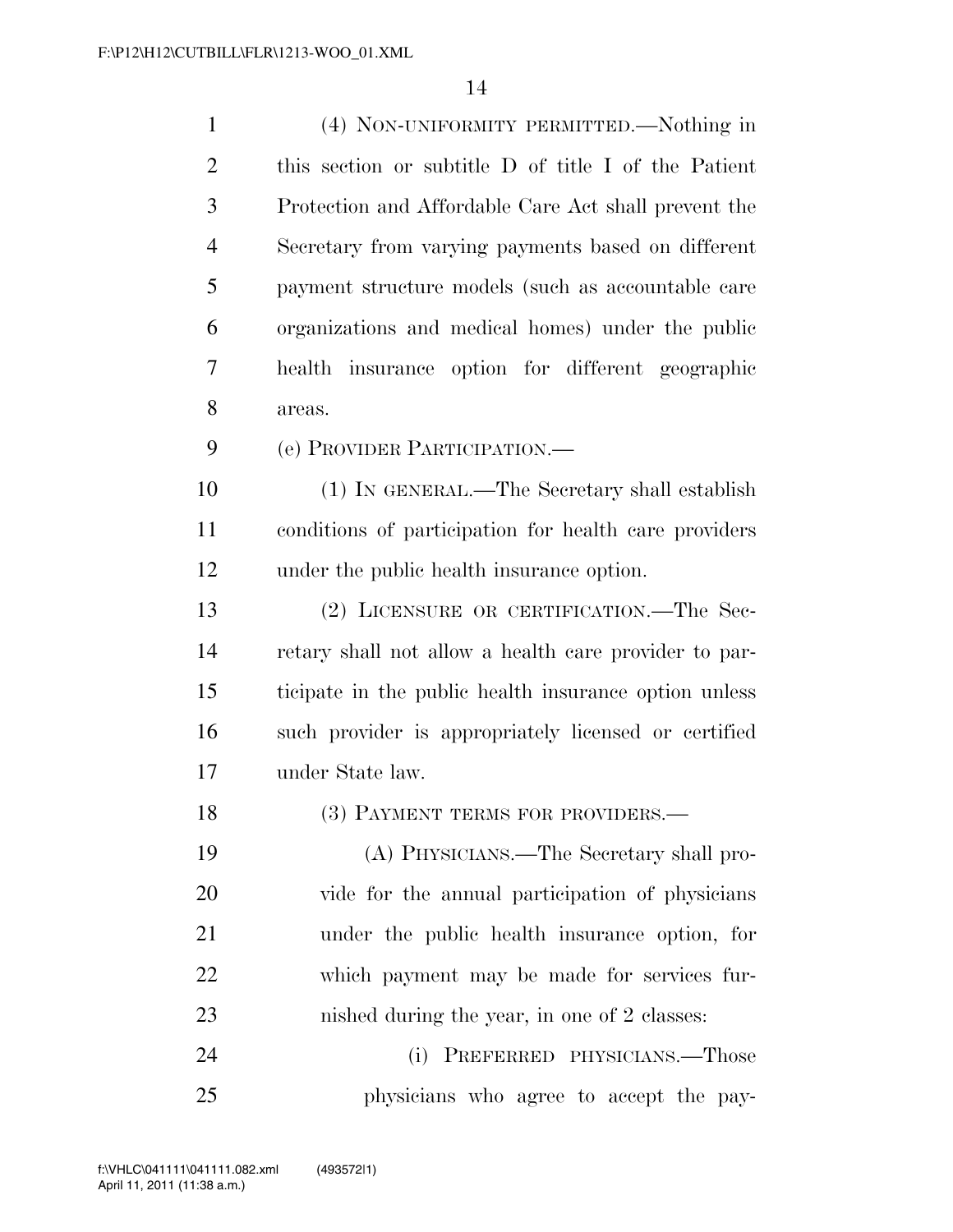| 1              | ment rate established under this section          |
|----------------|---------------------------------------------------|
| 2              | (without regard to cost-sharing) as the           |
| 3              | payment in full.                                  |
| $\overline{4}$ | (ii) PARTICIPATING, NON-PREFERRED                 |
| 5              | PHYSICIANS.—Those physicians who agree            |
| 6              | not to impose charges (in relation to the         |
| $\overline{7}$ | payment rate described in subsection (c)          |
| 8              | for such physicians) that exceed the ratio        |
| 9              | permitted under section $1848(g)(2)(C)$ of        |
| 10             | the Social Security Act.                          |
| 11             | (B) OTHER PROVIDERS.—The Secretary                |
| 12             | shall provide for the participation (on an annual |
|                |                                                   |

 or other basis specified by the Secretary) of health care providers (other than physicians) under the public health insurance option under which payment shall only be available if the provider agrees to accept the payment rate es- tablished under subsection (c) (without regard to cost-sharing) as the payment in full.

 (4) EXCLUSION OF CERTAIN PROVIDERS.—The Secretary shall exclude from participation under the public health insurance option a health care provider that is excluded from participation in a Federal health care program (as defined in section 1128B(f) of the Social Security Act).